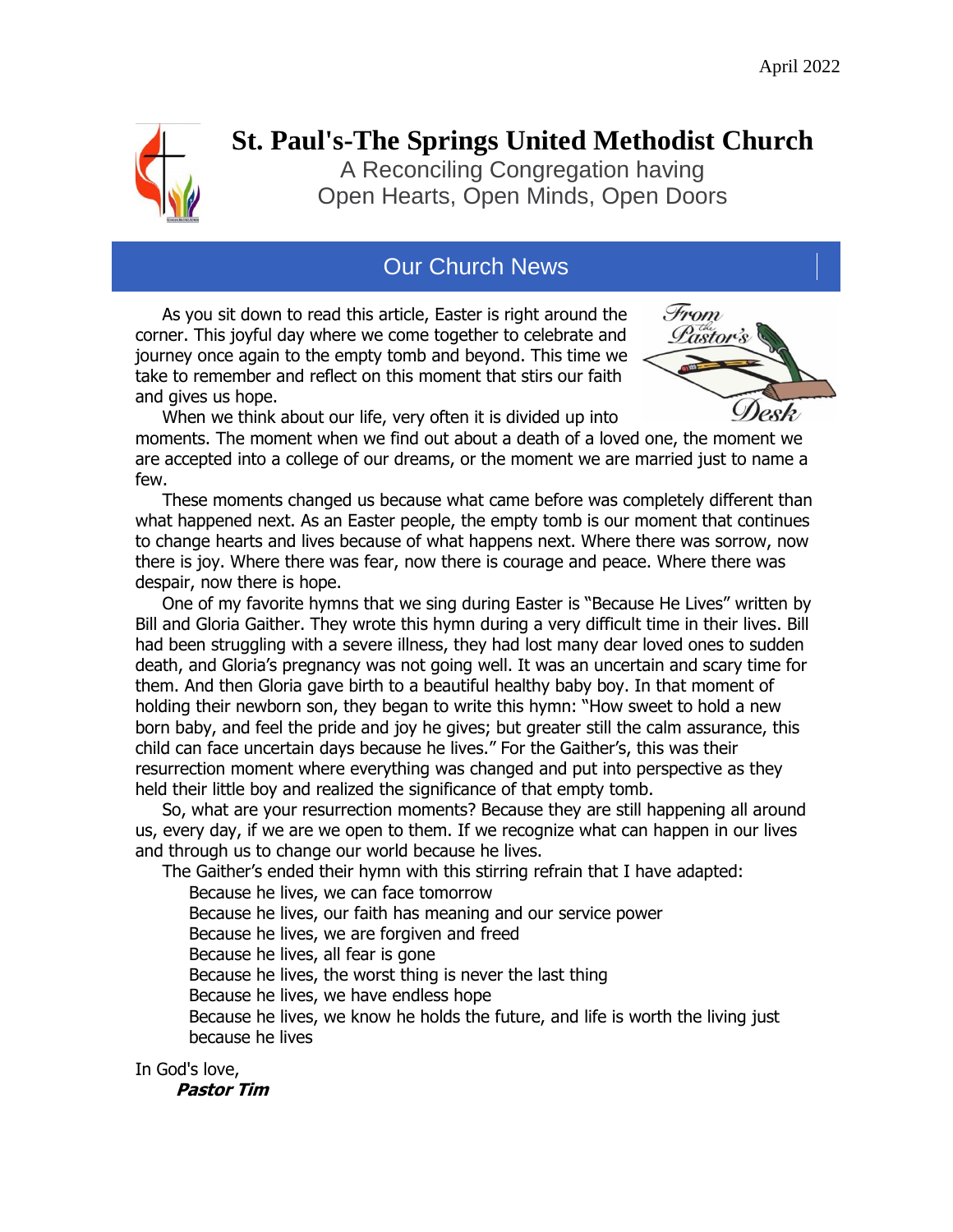

#### **WORSHIP TIME**

We are holding in-person worship on Sundays at 10:00 am and are looking forward to resuming 2 in-person worship services **beginning on Easter Sunday** at 8:30 am and 10:30 am.

We will continue to live-stream our worship services on our Facebook page **[www.facebook.com/StPaulsUMC.Point](https://www.facebook.com/StPaulsUMC.Point/?__tn__=K-R&eid=ARD1yBPNx4z52LcqYNnaIr7vrasuEcdCCZ6RrnD1B0gknAOw0c8ENXNq7DJqFJBJoG_d2IaL3KubMg7k&fref=mentions&__xts__%5B0%5D=68.ARCPyyxvqbgyYmuow61WUrRS4hJezzgtrgVVo1G_bNs7ezBnpd_9pk73k1hie40zCSwAUp_khmz2jyb5qHc5O0XmDFSl9pFVZYe-vNDzNXe48FzMQa1uxwqZ7J9HvaZH0DDr3IUb6pJfH3fXq58ViCjGdhuw7qr1iEO9XH6Zz9nZlBw2m2TPGTNC-davMJwxWKYWpzV1Vxdi0PVC2Ai6QmsqAElcxI2VktYOYamxo5-UfX1wD7PzWzPDmITUAnKtkEZ-I1sy9qUkw0QrsHi1MYVncx3XMbcN8vUx7Rl8VPNntPpiZMvHQ_JB9RbIT_Cbt6Wf2V5Zl8CluvgbYPZxw3PxWA)** or through our website **[stevenspointumc.org](http://www.stevenspointumc.org/)** on Sundays at 10:00 am. Scroll down until you see the current live stream. **Beginning Easter Sunday**, we will once again live-stream our worship service at 10:30 am.

- All of our worship services are saved and posted on our Facebook page **[www.facebook.com/StPaulsUMC.Point](https://www.facebook.com/StPaulsUMC.Point/?__tn__=K-R&eid=ARD1yBPNx4z52LcqYNnaIr7vrasuEcdCCZ6RrnD1B0gknAOw0c8ENXNq7DJqFJBJoG_d2IaL3KubMg7k&fref=mentions&__xts__%5B0%5D=68.ARCPyyxvqbgyYmuow61WUrRS4hJezzgtrgVVo1G_bNs7ezBnpd_9pk73k1hie40zCSwAUp_khmz2jyb5qHc5O0XmDFSl9pFVZYe-vNDzNXe48FzMQa1uxwqZ7J9HvaZH0DDr3IUb6pJfH3fXq58ViCjGdhuw7qr1iEO9XH6Zz9nZlBw2m2TPGTNC-davMJwxWKYWpzV1Vxdi0PVC2Ai6QmsqAElcxI2VktYOYamxo5-UfX1wD7PzWzPDmITUAnKtkEZ-I1sy9qUkw0QrsHi1MYVncx3XMbcN8vUx7Rl8VPNntPpiZMvHQ_JB9RbIT_Cbt6Wf2V5Zl8CluvgbYPZxw3PxWA)**.
- $\bullet$  Our worship services are also on Youtube. Just go to our church website  $$ **[www.stevenspointumc.org](http://www.stevenspointumc.org/)** and click on "Worship" from the drop-down menu of the "About" tab on the top of the home page. It will take you to our YouTube channel that has a collection of our worship services.



#### **HOLY WEEK SCHEDULE Palm Sunday Worship – April 10 @ 10:00 am**

**Maundy Thursday Worship – April 14 @ 7:00 pm (In Fellowship Hall)**

**Good Friday Worship – April 15 @ 12:00 noon**

**Easter Sunday Worship – April 17 @ 8:30 am Easter Sunday Brunch – April 17 @ 9:15 am**

**Easter Sunday Worship – April 17 @ 10:30 am Easter Sunday Brunch – April 17 @ 11:30 am**



## **MAUNDY THURSDAY SERVICE April 14th – 7:00 PM**

Maundy Thursday is the name given to the day on which Jesus celebrated the Passover meal with his disciples. Two important events are the focus of this day.

First, Jesus celebrated and instituted the Lord's Supper, also called Communion. Second, Jesus washed the disciples' feet as an act of humility and service, thereby setting an example

that we should love and serve one another in humility.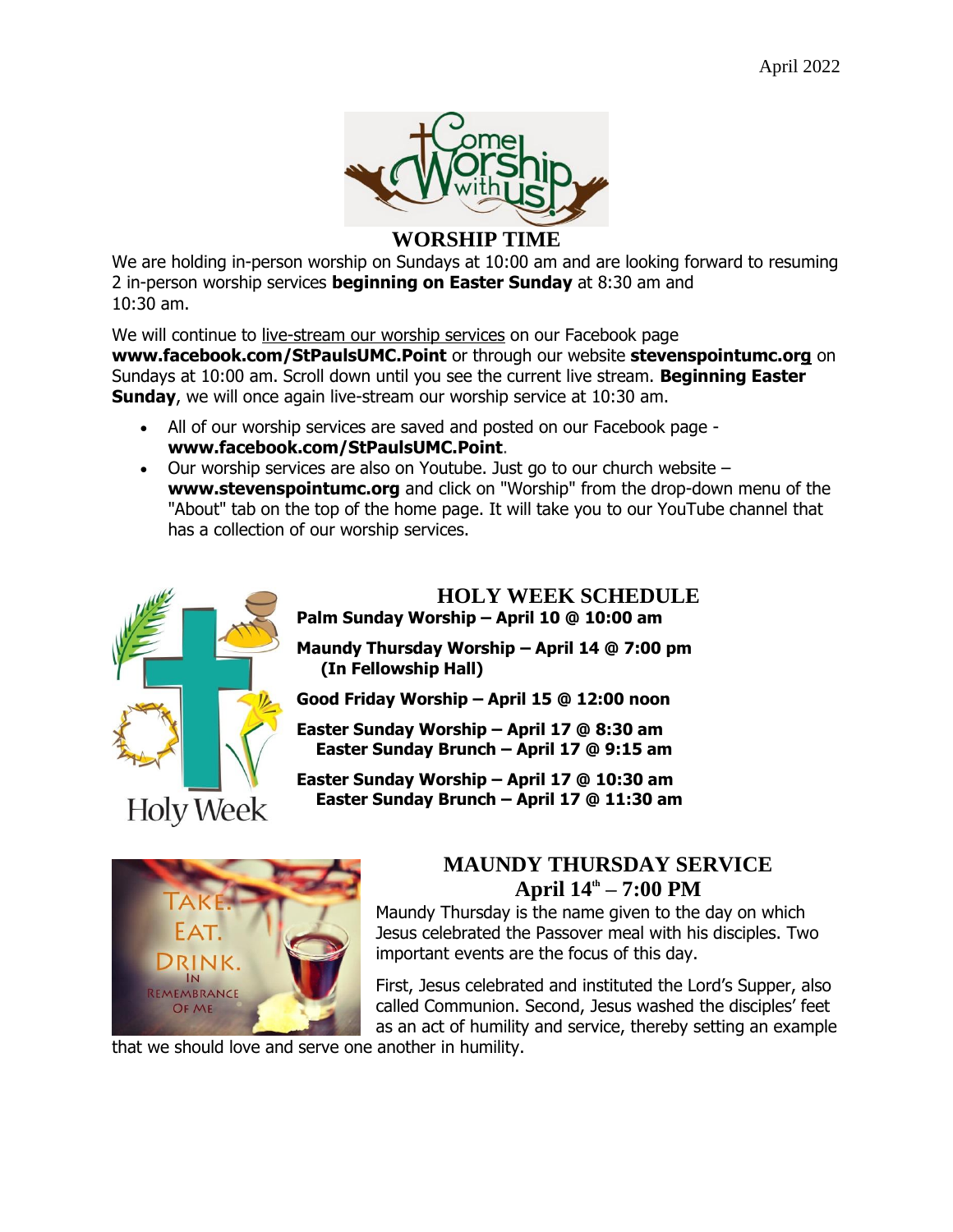The word "Maundy" is derived from the Latin word *mandatum* for "command." On this night we remember the command Jesus gave to his disciples that they should be known by their love and service to one another and the world.

You are invited to come for this special worship service in Fellowship Hall as we gather around candle-lit tables to remember another night long ago where Jesus gathered with his disciples to show them just how much God loves us all.



# **GOOD FRIDAY SERVICE**

**April 15th - Noon**

Join us for our Good Friday service as we hear the message of the cross and connect to God in prayer. Our service will be in person at Noon and live-streamed on our public Facebook page - **[www.facebook.com/StPaulsUMC.Point](http://www.facebook.com/StPaulsUMC.Point)**.



## **EASTER MORNING CONTINENTAL BRUNCH April 17 after both Worship Services**

You are invited to join us for this special meal. This meal is open to everyone. If you'd like to bring something please contact Audra at 262/388-0366 or **[audraobrien931@gmail.com](mailto:audraobrien931@gmail.com)**.



## **THE SPRINGS BELL TOWER**

The Bell Tower from The Springs will be relocated to our current location at

600 Wilshire Blvd. on Monday, April 11. We will be holding a short dedication service on Easter Sunday (April 17) at 10:00 am.



## **THE PRAYER PLACE**

The Prayer Place is open and ready to engage the senses in meditation, reflection, and prayer. It is open weekdays during church office/ building hours, on Sunday mornings, and on Open Door Bistro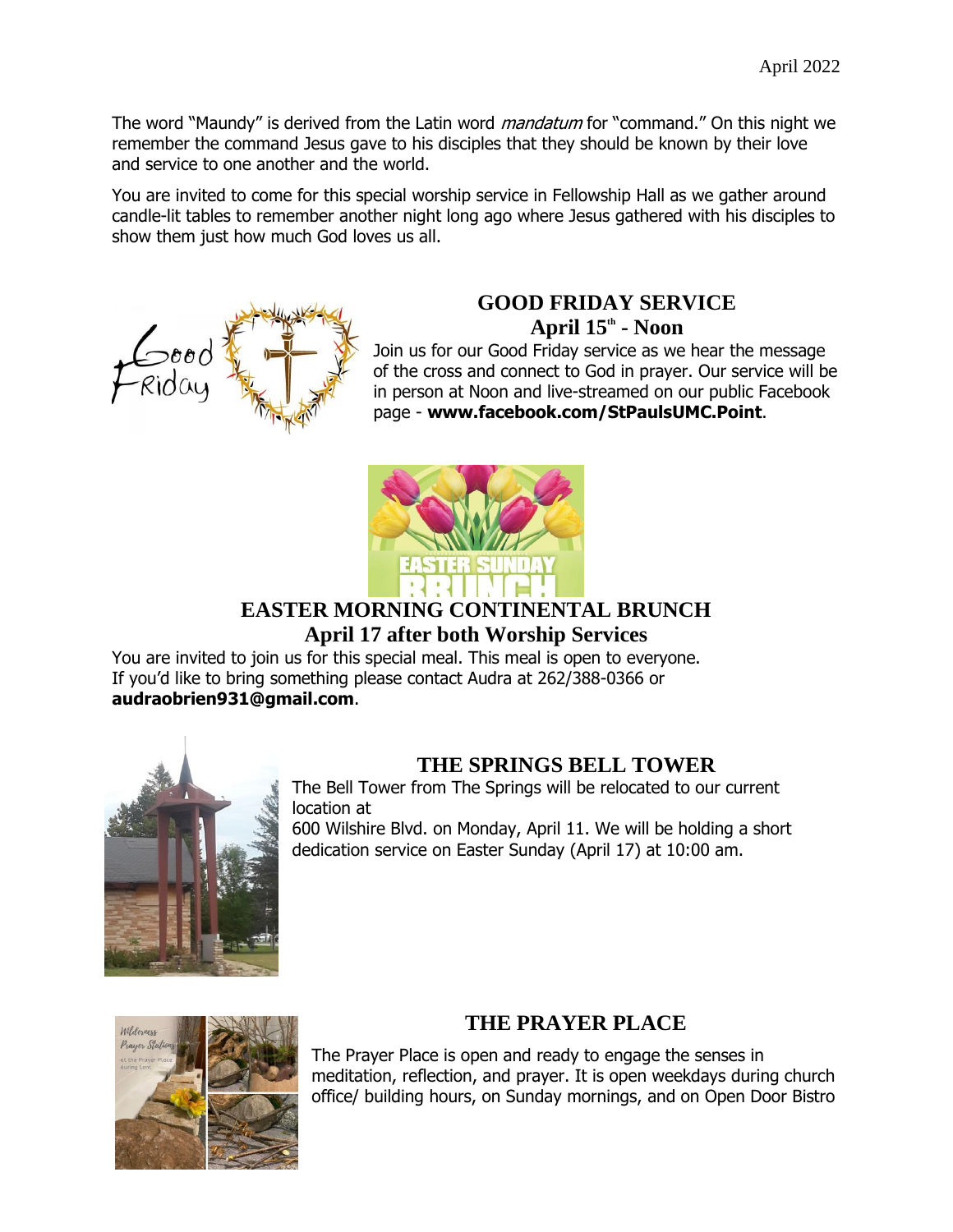nights until 6:30pm. The Prayer Place is located at the entrance to the Discovery Zone at the north wing of the church building. Here you will find self-guided prayer stations for all ages.



### **WELCOME IN WORSHIP EASTER SUNDAY WORSHIP BAGS FOR CHILDREN**

Children are welcome in worship this Easter Sunday with a special "Welcome In Worship" Children's Bulletin and table activities.



### **YOUTH GROUP NEWS**

Youth Group will meet during Holy Week to help with the preparations for the Easter Sunday breakfast and will have a special game night!

ALL Youth, grades 7-12, are welcome--we meet from 6-8pm. For more information on Youth Ministry contact Laura Courtright at **[lauracourtright@gmail.com](mailto:lauracourtright@gmail.com)** or call/ text at 715/340-4523.

The Youth have been busy filling Easter eggs and baskets and are grateful for the generous donations that have been given in support of the Family Crisis Center--please check May's newsletter for an update on this service-mission project.



### **LEARN ABOUT UKRAINE April 18 @ 7:00 pm St. Paul's-The Springs United Methodist Church**

Mariya Koval, a foreign exchange student at SPASH is from the Ukraine and is willing to share about her country, her culture, and the war with Russia. She is

separated from her family as her mother fled to Portugal and her father remained in the Ukraine to fight. She will provide ways that people can help her country. A free-will offering will be received to be given to United Methodist Committee on Relief (UMCOR) who are currently assisting the people of Ukraine. 100% of your donation to UMCOR will go to this cause.

This could be a once in a lifetime opportunity to hear from someone from the Ukraine. Please join us in person or online at **[www.facebook.com/StPaulsUMC.Point](http://www.facebook.com/StPaulsUMC.Point)**.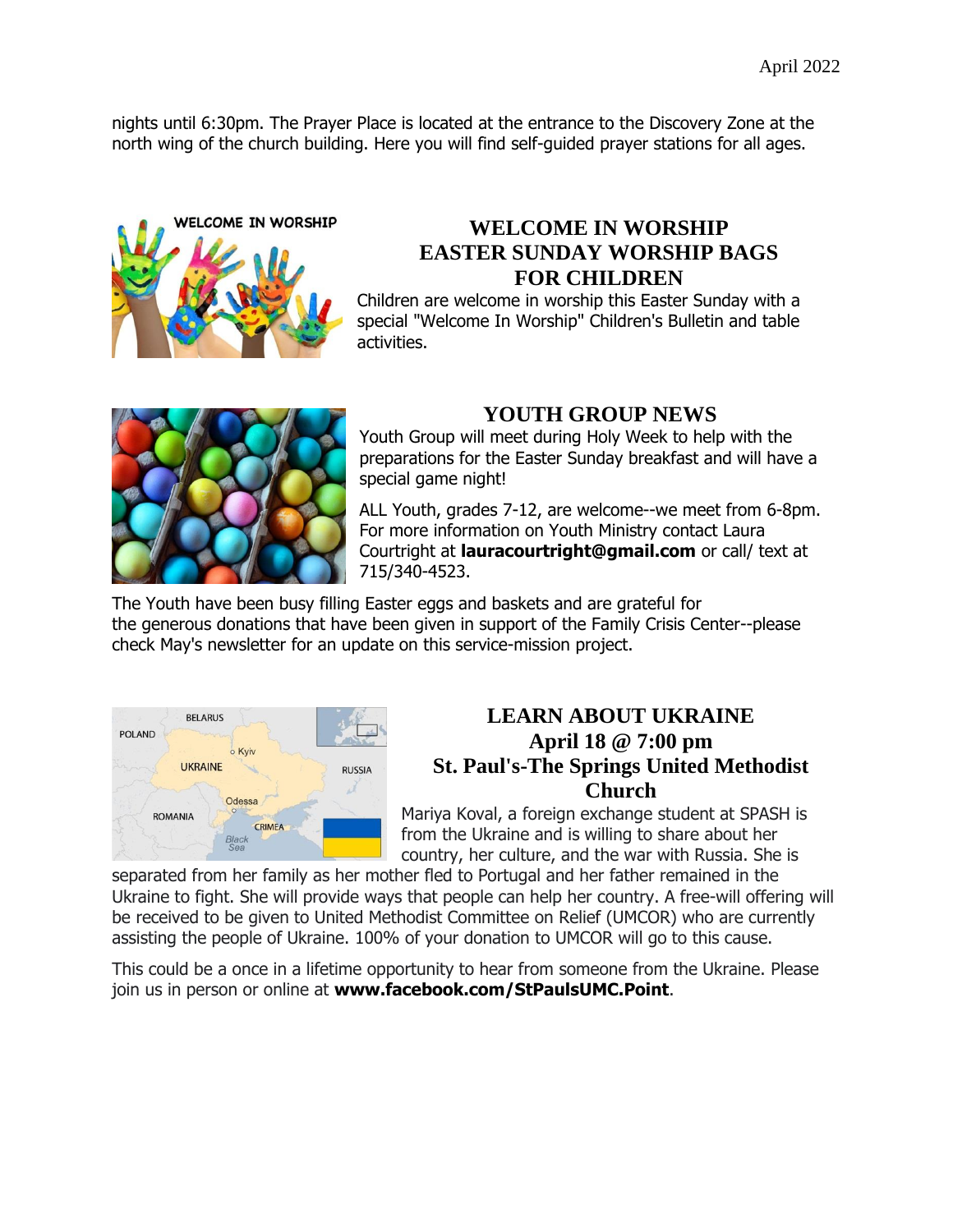

### **OUTDOOR WORSHIP SCHEDULE at 10:30AM**

We are excited about warmer weather and opportunities to gather outdoors for worship once again this summer! Mark your calendars for the following dates and join us for an intergenerational service our grounds near the gazebo.

## May 22 June 26 July 10 & 24 August 14 & 28 September 11 & 25

Please bring your own lawn chairs and blankets.

We will be live-streaming our 8:30am service on Facebook on those Sundays.



# **MEET OUR INTERIM DIRECTOR OF FINANCE**

Due to the recent passing of our Director of Finance Joy Pennell, our interim Director of Finance is Ardis Burke.

Ardis loves the world of numbers and has worked in an accounting/bookkeeping capacity for over 50 years. She also loves books and the magic of words on a page and is a recent author. But most of all, she loves the Lord, her family and the church and considers it a privilege to help out at St. Paul's-The Springs UMC at this time. She will be in the office Monday through Thursday during the afternoon.

If you have any financial questions or concerns, please contact the church office (715/344-3557) or **[finance@stevenspointumc.org](mailto:finance@stevenspointumc.org)**.



## **PLEASE REMEMBER TO CONTINUE TO SUPPORT OUR MINISTRIES**

You can give by one of the following:

1. You can mail your check to the church office at 600 Wilshire Blvd., Stevens Point, WI 54481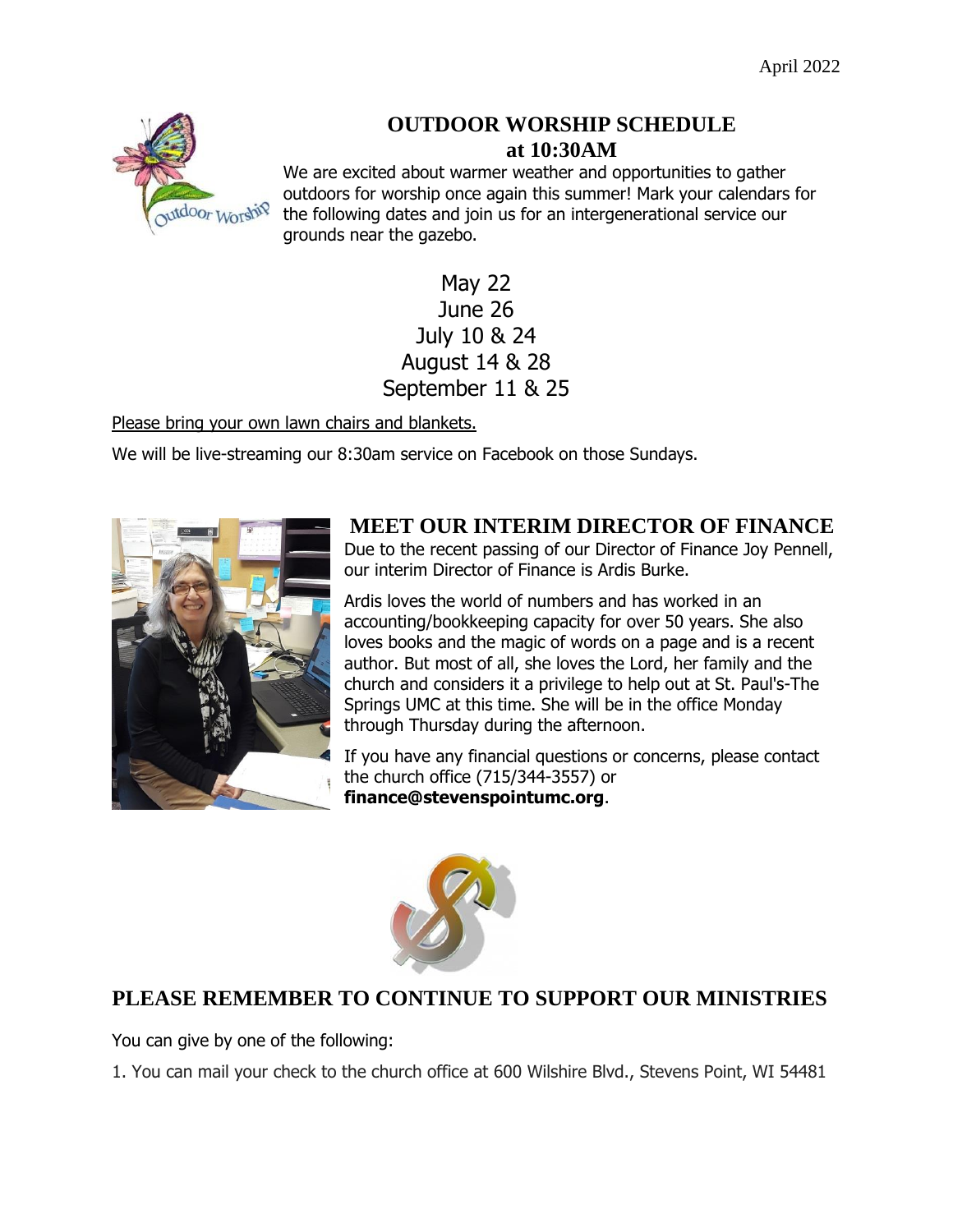2. You can use ACH. If you don't have that set up & would like to, please contact the church office (715/344-3557) and we will help you with that or email us at

#### **[finance@stevenspointumc.org](mailto:finance@stevenspointumc.org)**.

3. You can use Bill Pay through your bank. This is a free service through your bank. They draw the money from your bank account and send the church a check as you direct them to, whether that be weekly or monthly. This way would save you on postage.

4. You can go to our website **[www.stevenspointumc.org](http://www.stevenspointumc.org/)** and there is a button that says "Donate". That will take you through the steps to use your credit or debit card. If you continue down on that page, you can also text on your phone to give.

If you have any questions or problems, please let us know at **[finance@stevenspointumc.org](http://finance@stevenspointumc.org/)** or 715/344-3557.



## **COINS OF COMPASSION**

The Coins of Compassion for April will be in support of *UMCOR- U.S.* Disasters which is United Methodist Committee on Relief's (UMCOR) humanitarian response to natural disasters within the United States. Remember 100% of your donation will be given for this cause. Be sure to label your envelope so your coins/currency will be deposited

into the correct account. If you are submitting a check, please write "UMCOR-US Disasters" in the memo portion of the check. Thank you for supporting this important ministry.



### **ACCOUNTABLE LEADERSHIP BOARD**

Two years ago we began a process to rethink our leadership structure so that it was more efficient and effective in focusing on our mission and vision as a church. Our process led us to forming an Accountable Leadership Board which is our Trustees, Finance, and Staff Parish Teams. It is our hope that by combining our administrative teams together as well as giving greater focus to our

mission and vision, we will be able to launch and be engaged in more ministries to our community and beyond. Please pray for the members of this new Accountable Leadership Board as they begin their faithful work.

Aaron Karnatz Shannon Lewis Bonnie Lund John Munson Mary Schultz Karl Weyers John Wiltse Jim Martin – Co-chair Tonya Kowalski – Co-chair Pastor Tim O'Brien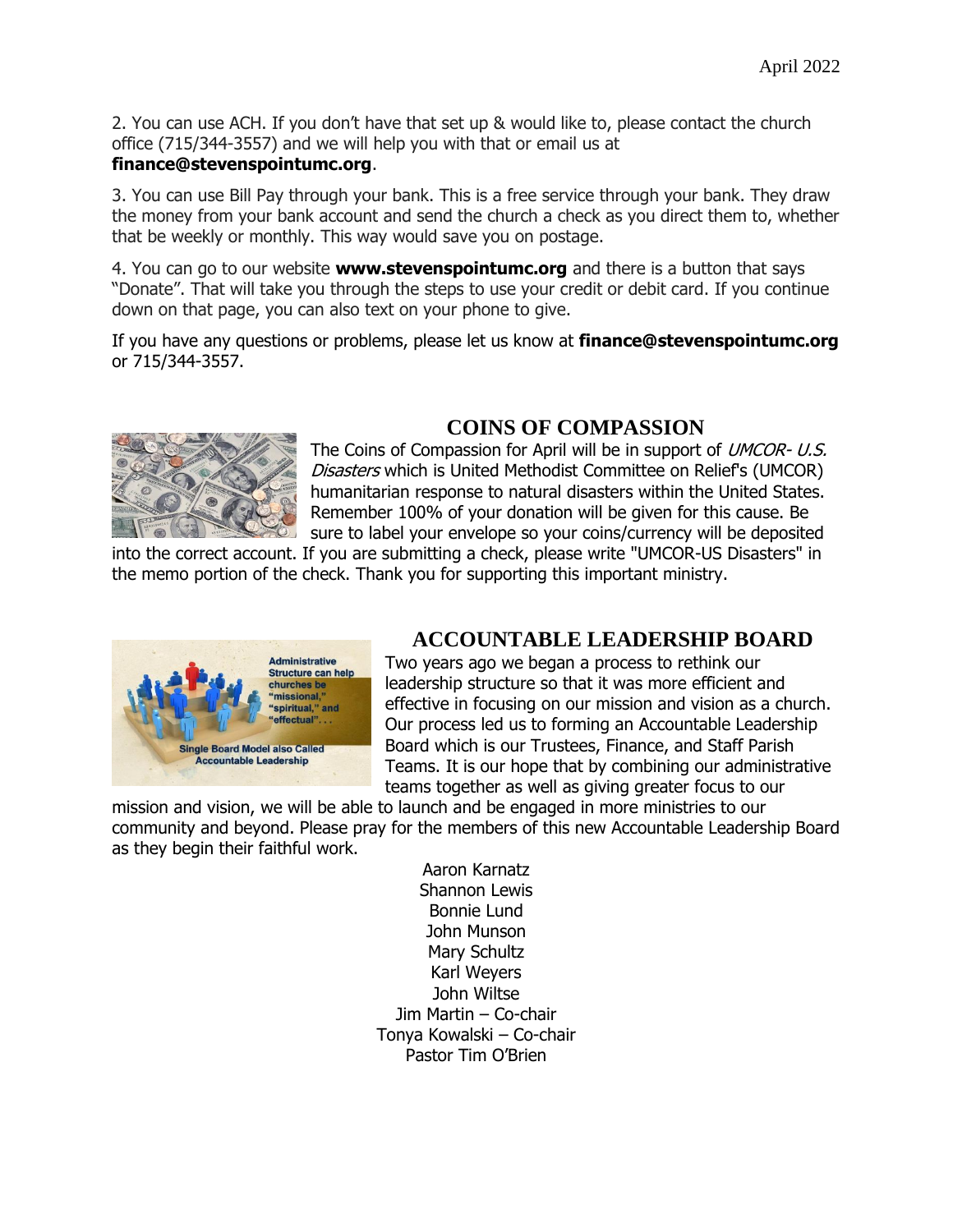

### **AFGHAN NEIGHBORS UPDATE**

As many of you know, some of the refugees from Afghanistan are being settled here in Central Wisconsin. So far, two families are here in our community with more coming. Members of our church, along with Good Shepherd and Trinity Lutheran are in training to be a co-sponsorship team. Once our training is over we will be assigned a family to work with over the next six to nine

months helping them in six areas:

- Housing and welcome
- **Transportation**
- Health
- **Education**
- Cultural adjustment
- Jobs and finance

Our goal is to help this family move towards being self-sufficient. Thank you for all the help you have given already with furniture, household goods, food, and financial gifts. **Our team is looking for people who are willing to help clean the housing unit before the family moves in; help move the furniture, etc. into the home; and/or provide daytime transportation once the family is here to appointments they have.** If you can help in any or all of these areas, please call or email the church office (715/344-3557 or **[stpauls@stevenspointumc.org](mailto:stpauls@stevenspointumc.org)**[\).](mailto:stpauls@stevenspointumc.org) Please continue to pray for these families as they are working hard to adjust and make a new life in our community.



## **SENIOR TIME BY SENIORS**

Please consider joining this group. They meet on the first and third Tuesdays of each month. Discussions are wide ranged, and games are fun with lots of laughter. If you have a particular request, we'll do our best to work it into a session.

If you have any questions, please feel free to contact: Barb Munson 715-340-2368 **[barbm72446@gmail.com](mailto:barbm72446@gmail.com)** Janet Carter 715-252-6875 **[wisconsinjanet@yahoo.com](mailto:wisconsinjanet@yahoo.com)**



## **Our New Audio/Visual Booth is Ready! VOLUNTEERS NEEDED**

Now that our Audio/Visual booth is done, we could use more volunteers to help run it. You don't need to have a detailed understanding of technology and we will provide all the training you need. The equipment is actually very easy to operate. Also, there will be another person to work with you so you will not be

in the booth alone. If you are interested in helping out with our worship services in this way, please talk with Yvonne or Pastor Tim.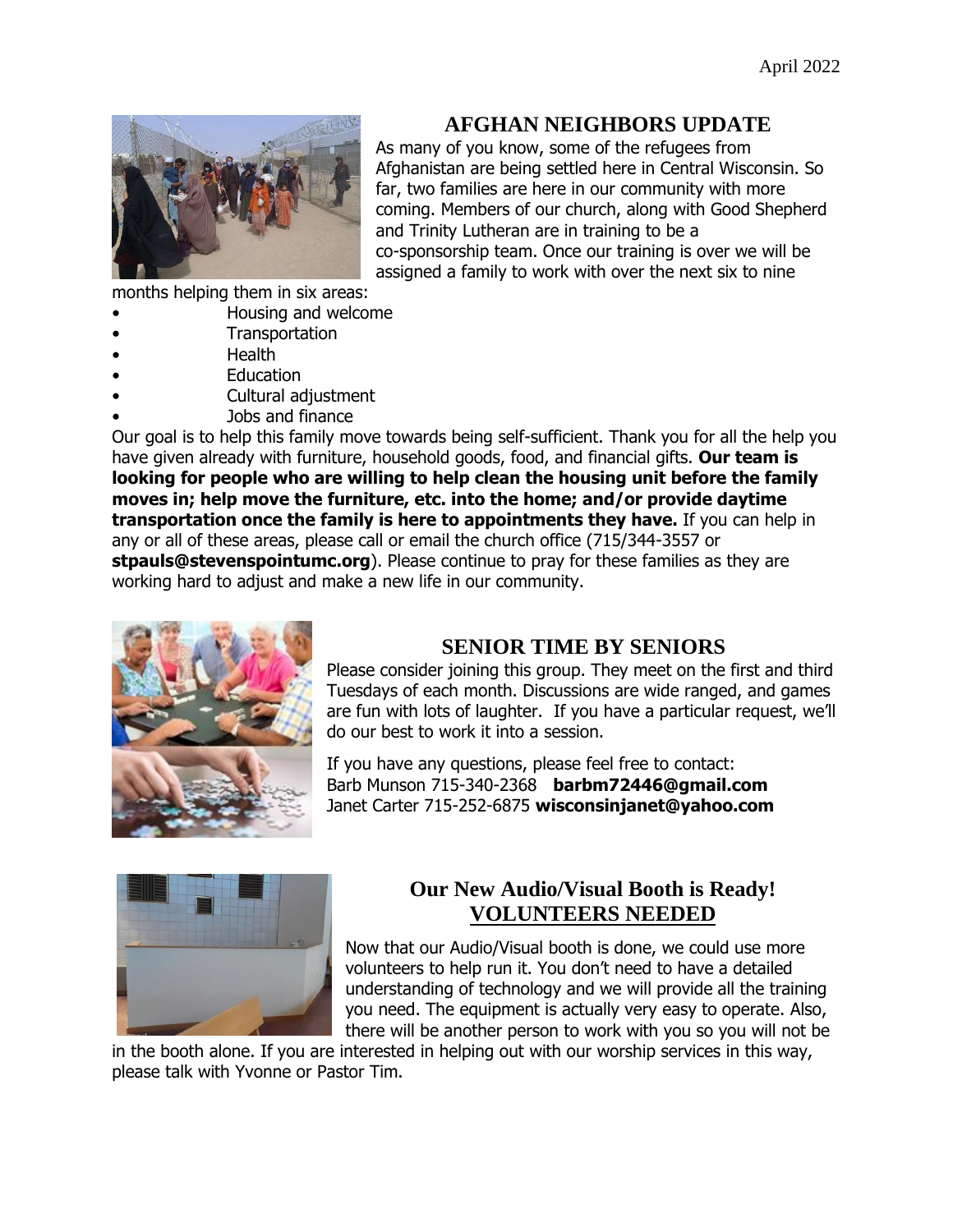

#### **GROWTH GROUP STUDIES**

#### **Tuesdays**

7:00 pm - Women's Bible Study - Ezra (via ZOOM & In-Person) (Contact Audra **[audraobrien931@gmail.com](mailto:audraobrien931@gmail.com)** if you would like to join)

#### **Wednesdays**

Watch for information on upcoming studies. (Contact Tim **[tobrien@stevenspointumc.org](mailto:tobrien@stevenspointumc.org)** if you would like to join)

#### **Fridays**

12:00 pm - Fly High - "Keep It Shut" by Karen Ehman (via ZOOM & In-Person) (Contact Yvonne **[ychojnacki@stevenspointumc.org](mailto:ychojnacki@stevenspointumc.org)** if you would like to join)



### **WOMEN'S BIBLE STUDY**

The Women's Bible Study is meeting on Tuesdays at 7:00 pm. We plan to meet in a hybrid manner each week by using Zoom (room information is below) and in-person (Thomas Coke Room) at the church to give as many as possible the opportunity to join our class.

We continue studying the book of Ezra. As always, girls and women of all ages are welcome - as with experiences bring perspectives.

See you all on Tuesday at 7:00 pm at the church or on Zoom.

Join Zoom Meeting **<https://us02web.zoom.us/j/9273218018?pwd=NHh3Uzc0RHBRWmk2NG9qWGZIZFJkdz09>**

Meeting ID: 927 321 8018 Passcode: 5986234



## **FLY HIGH BIBLE STUDY**

Fly High Book Study meets on Fridays at 12:00 pm in-person in the Thomas Coke Room and on Zoom. We are studying a book called "Keep It Shut: What to Say, How to Say It, and When to Say Nothing at All" by Karen Ehman. We will explore what the Bible says about when to speak, when to remain silent, what to say in social media posts, why "just sharing a prayer request" might be gossip, and why self-talk matters too. Using words well leads to healthier relationships and the joy of seeing what God can do when he's the one who speaks. The cost of the book is \$13.50. Contact Yvonne Chojnacki (715/344-3557) or **[ychojnacki@stevenspointumc.org](mailto:ychojnacki@stevenspointumc.org)** if you

have any questions.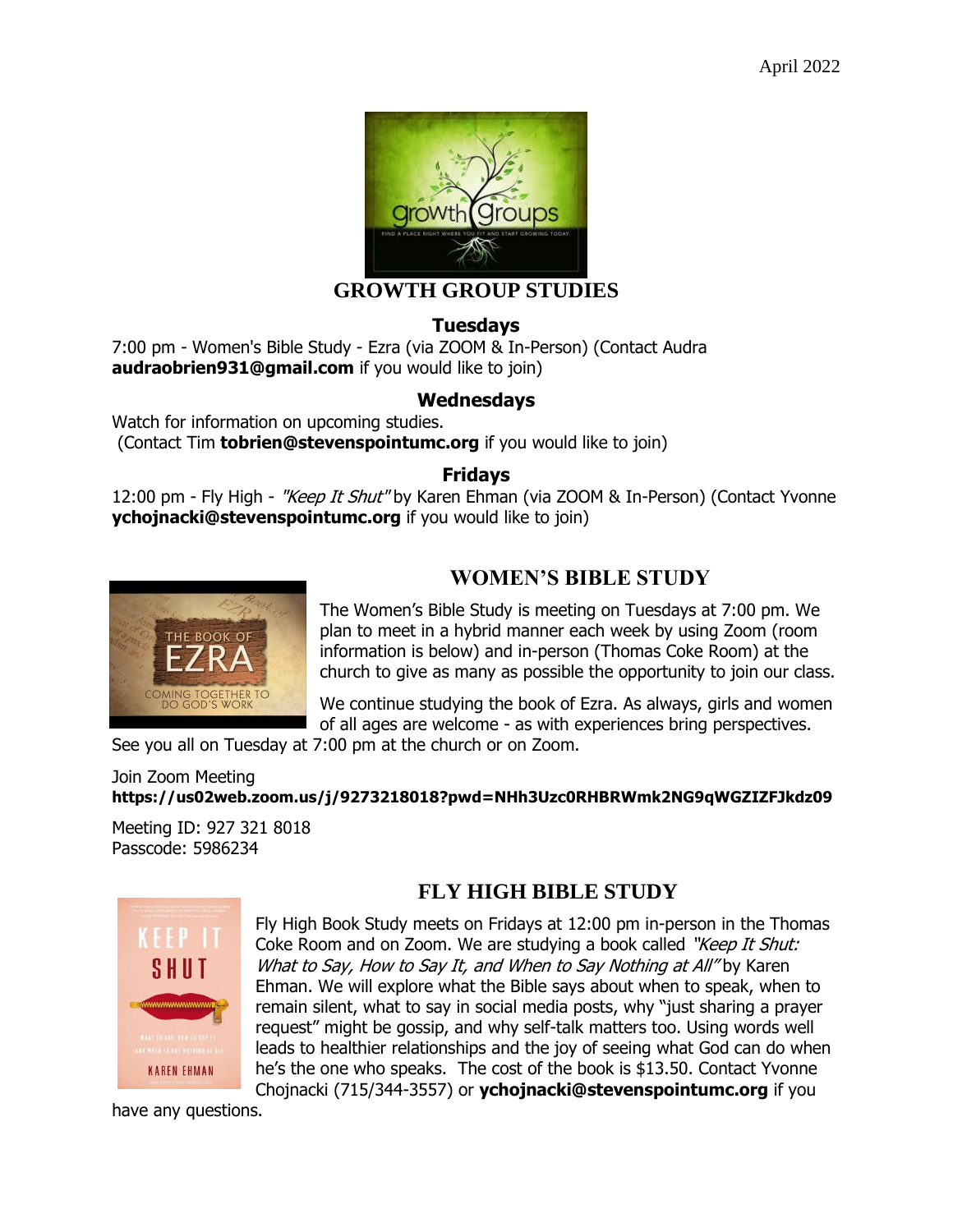### **OPEN DOOR BISTRO**



The Open Door Bistro ministry is up and running. The Bistro ministry will serve a meal in Fellowship Hall from  $5:15 - 6:00$  pm on the first and third Wednesdays of each month. A brochure listing service dates and other program details is available at the welcome center in the Gathering Area.

Mark your calendars and come with your family or friends to enjoy the fellowship and simple meals together. Masks recommendations will be in accordance with church guidelines but wearing of masks is highly recommended for unvaccinated individuals except while eating. Hand sanitizer will be available for all diners to use as they approach the self-service food line.

#### **Next Open Door Bistro: April 20 Meal: Local Foods Special Music by Northern Gateway Barbershoppers**

Although we have an initial service team roster, additional volunteers are always welcome and needed to help fill vacancies that may occur, provide relief coverage as a substitute worker or to lighten the workload as an extra volunteer. Please consider if you could help with dish washing, storing clean dishware, general clean-up, offering the blessing, providing a casserole, or helping with food prep. If you would like to serve in any of these ways or need further information, please contact one of the Bistro team leaders listed below.

We look forward to seeing you at the Open Door Bistro.

| Sandy Shave         | (715) 592-4346; sandra.shave@gmail.com                  |
|---------------------|---------------------------------------------------------|
| <b>Barb Munson</b>  | (715) 341-1208; barbm72446@gmail.com                    |
| Judy Hill           | (715) 341-2323; len.hill@uwsp.edu                       |
| Stephanie White     | (715) 347-0367; stephsdesknp@gmail.com                  |
| <b>Wendy Miller</b> | (715) 239-5088; millers3110@gmail.com                   |
|                     | Anette Bernsteen (715) 343-1462; lbernsteen@charter.net |



### **FUEL ONLY GAS CARDS**

We give \$10 gas cards to people who need help getting to a doctor's appointment, job interview, etc. If you would like to donate toward gas cards that are given to those in need, please write "Gas Cards" in the memo section of your check payable to "UMC."



### **ONE BIG TENT "Connecting the church to the community through the love of God"**

One Big Tent, our joint ministry of area congregations reaching out to our neighbors in need, continues to grow as we are helping more people out of our offices (1039b B Ellis St.) in downtown Stevens Point, looking forward to welcoming our new case manager from our partner, Catholic Charities,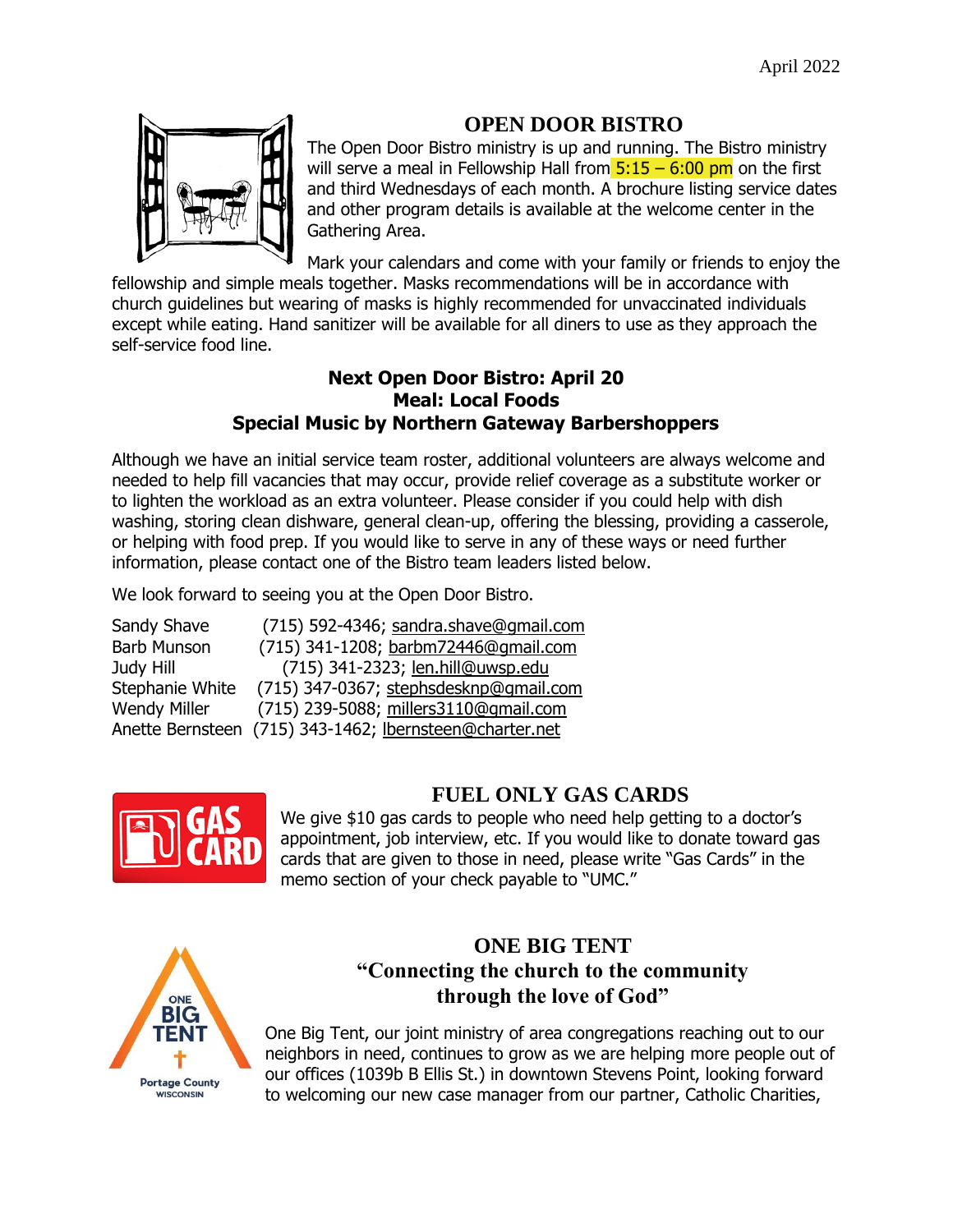and continuing to support the resettlement of Afghan refugees into our community.

Our main goal for our ministry remains the same. We are committed to building relationships with those who come for help as we listen to their stories and walk with them in their need. We work hard to connect them with local non-profit agencies and community resources/information that exist to support people when they are struggling. However, when no one can help then we are the safety net to keep people from crisis situations like homelessness.

I would like to ask for your continued support of this important ministry in our community in the following ways.

1) Please pray for those in need as we work with them and for the companions and clergy who give their time to help find solutions.

2) Prayerfully consider if you would like to be a companion talking with and working with our neighbors who need help. We offer training and only ask people to volunteer for a 3-4 hour shift once a week. Also, we pair you with a clergy person who is there to support you. For example, I (Pastor Tim) volunteer every Wednesday with a member from Beloved Community from 8:00 a.m. to Noon. If you are interested, please talk with Pastor Tim.

3) When it is appropriate, we do provide financial support to help with rent assistance, car repair, buying medicines, etc. We work with people to identify what they can contribute and we make up the difference with what they owe. We could use your financial support to help us meet these ongoing needs. If you would like to make a financial contribution, please make the check out to our church and put, "One Big Tent" in the memo line.

Thank you for your prayerful and generous support of this important ministry to make God's love real to all our neighbors.

Pastor Tim



### **MARK YOUR CALENDARS Spring Rummage Sale May 17 & 18, 2022**

It is time to start cleaning out closets, housewares, books and garages. We need your good used items for this sale. **Please NO electronics, curtain rods, window blinds, bed** 

**frames, bed rails or light fixtures** - these items do not sell. (Community Thrift Store (St. Vinnie's) and Goodwill will not accept them.) These items end up in our dumpster and we have to pay to dispose of them. Your treasures may be placed on the stage in Fletcher Hall during office/building hours.

• Set up is Monday, May  $16^{\circ}$ , 9 am till 6 pm. If we have an abundance of items we will have an extra set-up day on the previous Friday or Saturday.

• The Rummage Sale dates are: Tuesday, May  $17<sup>th</sup>$ , 8 am-6 pm; and Wednesday, May  $18^{\text{th}}$ , 8 am-11 am.

The sale will be held both in Fletcher Hall and Hazel Calkins Fellowship Hall.

• Clean up follows the end of the sale on May  $18<sup>th</sup>$ . Many hands are needed to make this a success. Whatever time you can donate to this event is much appreciated. Men, their trucks, trailers and muscles are needed on Wednesday, May  $18<sup>th</sup>$ , after the sale ends, to help pack, move tables and haul leftovers to Community Thrift Store (St. Vinnie's) or Goodwill.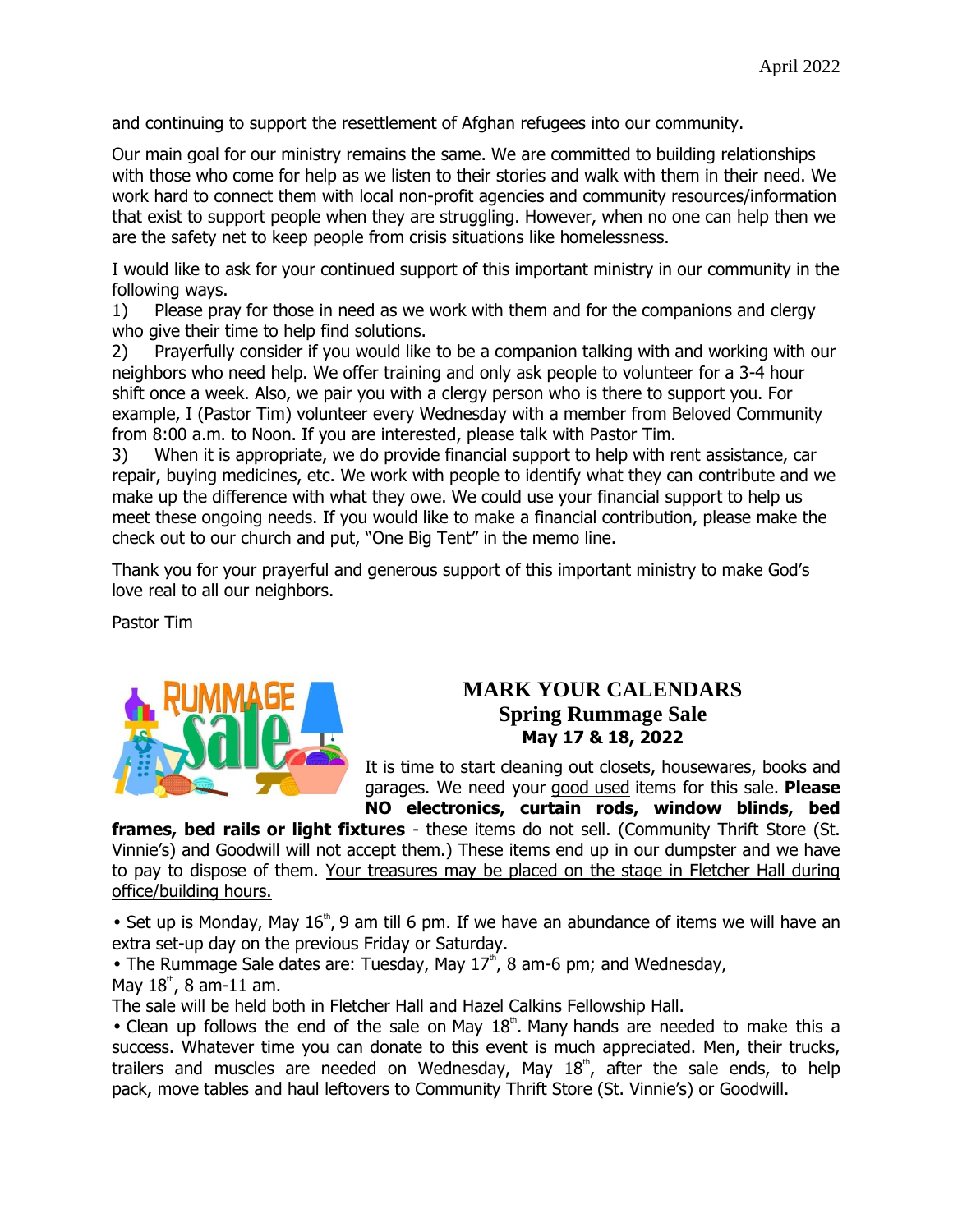Questions or if you are able to help volunteer for any of this time (setup or sale), please contact Bonnie Lund (715/345-0247) or bonnielund@charter.net. Thank you!



### **HELP WANTED**

We are looking for a few people who might be interested in helping on occasion to do a couple of tasks when Dave, our custodian, is away. Some of these tasks can be done during the day, while others can be done during the evening. We would like to put a list together of those interested and then when the need arises contact you to see if you are available to help.

#### **\*\*NOTE: Dave will be gone the week of April 18-22. If you are able to help at any time during that week, please contact the church office.**

If you are interested in helping with this opportunity, please contact the church office (715/344- 3557) and your name will be put on the list.



### **MEET & GREET**

We are meeting after our worship service for a time of fellowship. We are opening the opportunity to bring treats to the congregation. There are sign-up sheets on the bulletin board outside Hazel Calkins Hall for anyone who wishes to provide a simple treat after the 10:00 am Sunday service. You would also be responsible for set up (snacks & drinks) and clean up as needed. Dave makes the coffee, but you would need to wash up and put away the coffee pots, clean up the snacks and drinks area and wipe down areas and tables as needed. We are

cutting down on the amount of food that is being served as this is intended to be a light snack.



### **LAY SERVANTS NEEDED**

Do you want to grow as a follower of Jesus and better understand how to use your gifts in ministry. We're all called to proclaim God's wonder and works. Answering the spiritual nudges to put faith in action and represent Christ in our daily lives present unique opportunities to serve God and neighbor. As unique as you and your spiritual gifts. The Basic Course for Lay Servant Ministries guides you to discover your gifts of caring, leading and communicating and put them to use. "We can all find a calling in one or more of these areas of ministry," write the

authors. "The church depends upon its laity to carry out its mission and purpose. ...Many journeys of deepening faith and service in ministry have begun with this [book and] class." Sessions take you through thoughtful reflection on what it takes to make a congregation an outpost for mission and transformation and the role you can play - even if public speaking isn't your gift.

**Lay Servant Ministries Basic Course (In-Person)** Friday, May 20 6pm-9pm Saturday May 21 9am-4pm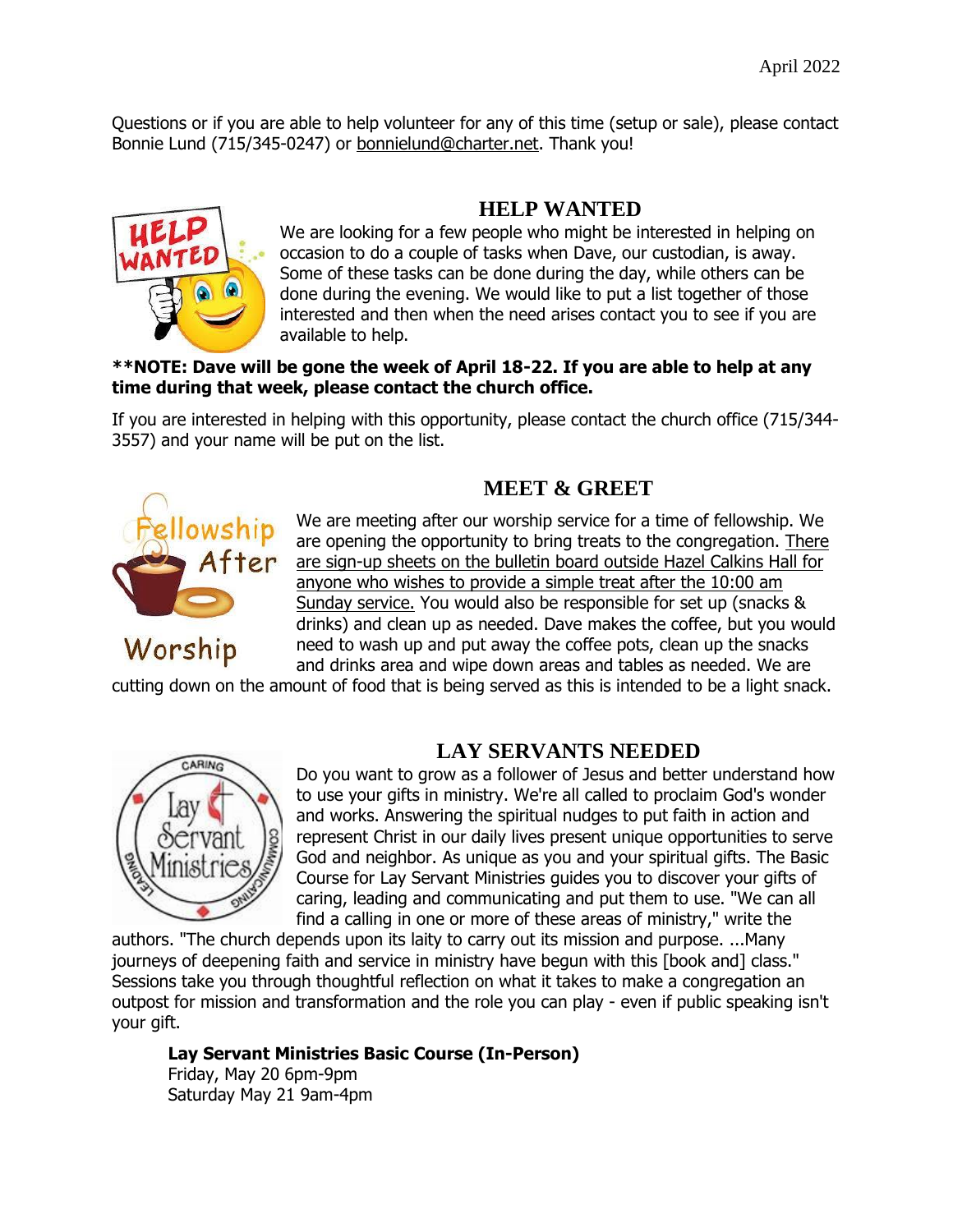Mauston United Methodist Church, 420 Suszycki Dr., Mauston, WI

Cost: \$15 to cover book and food. The book can be ordered from the leader or can be found at The Upper Room website.

#### Leader: Mike Zahn **Deadline to register: Friday, May 6**

Pre-register to Nancy Schmig, LSM co-director at schmigkn@gmail.com with name, church affiliation, email and phone number. If you have any questions about the class or to order a print copy of the book, please contact Mike Zahn at 715/470-1957 or **mmzahn57@hotmail.com**.

Please prayerfully consider being part of this ministry. If you are interested or have any questions, please contact Pastor Tim at 715/344-3557 or **[tobrien@stevenspointumc.org](mailto:tobrien@stevenspointumc.org)**.



### **BROWN PAPER BAGS**

Operation Bootstrap is in need of brown paper bags. If you have any you would like to donate, please bring them to the church and place in the south coatroom. If you have any questions, please call the church office (715/344-3557).



### **FAIR TRADE COFFEE SALE**

The following Fair Trade product is on sale:

French Vanilla - 12 oz. ground - \$3.00 ea.

#### **All other Fair Trade products will be at regular price.**

You can find this item in the church office. Call the church office (715/344-3557) if you would like this item pulled for you and

placed in the church exchange box outside of the church building for you to pick up.

### **WAYS TO HELP**

We are all looking for ways to share God's love in this anxious time. Here are some samples of things you can do during this time:

**Interfaith Food Pantry** – We have the grocery cart in between the entrance doors on the south side (school side), Tuesday through Thursday, 9am-3pm. Here is a list of their urgent needs: Canned Fruit, Canned Vegetables, Cereal, Pasta, Pasta Sauce, Peanut Butter and Jelly. You can also send a check to the office with "Interfaith Food Pantry" in the memo portion and we will make sure the funds go for this cause.

**Call church people or neighbors** – Just a friendly phone call can make someone's day.